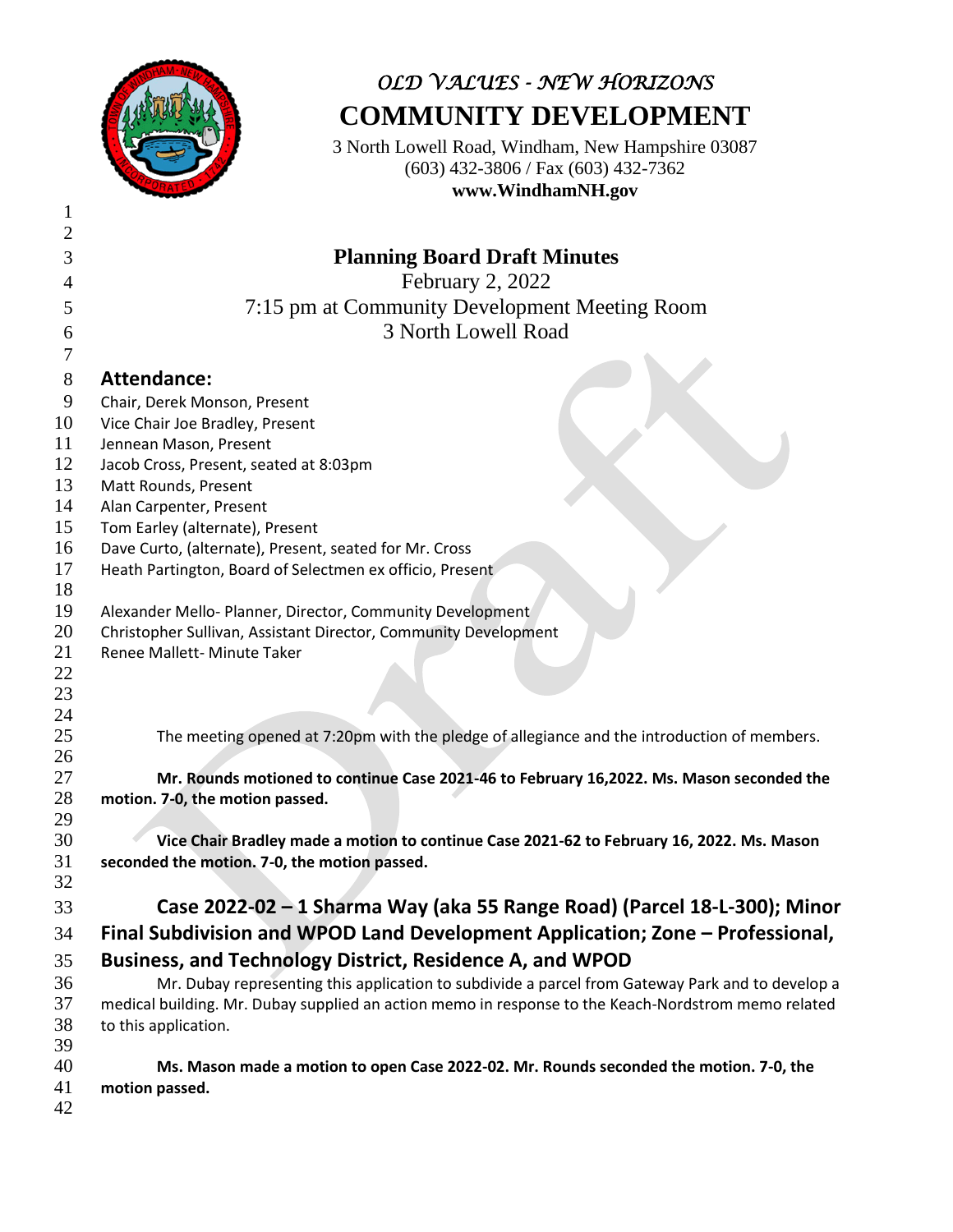## **Mr. Cross arrived at 7:28pm, with Mr. Curto remaining seated for the duration of Case 2022-02.**

 Mr. Carpenter questioned what work DoT was requiring would be done to the road and traffic signal. Mr. Mello confirmed that that the certificate of occupancy would hinge on that work being completed. Mr. Dubay explained how the easement for the other Gateway Park roads was written. Mr. Carpenter asked how sub-dividing this lot could set a precedent for future Gateway development. He questioned if future tenants might also want to own their lots and how it would work with several privately owned lots on a private road. Mr. Dubay said he did not think more than a few lots of this nature would happen in the future but suggested that things like accessway, safety, maintenance, and 52 other items would be shared between all the owners. Mr. Cross asked how selling off some parts of an already approved plan would impact the original approval. Mr. Cross said that as far as he was concerned this would make the previous approval null and void and he would look at all future projects as a blank slate. Mr. Mello said he thought this particular application was similar to what was already approved and that when master planned developments like Gateway were approved this way it was done with the knowledge that changes would occur as different tenants came in. Mr. Mello said this was still considered Pad B of the Gateway Park master plan. Mr. Dubay said notes on the master site plan addressed this. Mr. Rounds asked who was responsible for plowing and maintaining Sharma Way. Mr. Dubay said the agreement was that one person, Dr. Sharma, would handle those items. Chair Monson confirmed that this application would not create a hardship in developing the rest of the Gateway Park and would not require variances from the ZBA. Mr. Carpenter said going forward the CDD should have applicants come to the board with their agreement for municipal water with Salem already complete. Mr. Mello said they have already been coordinating with Salem and that would be the expectation going forward. Vice Chair Bradley said the board would like to see interconnectivity among commercial properties. Mr. Dubay said the rest of the development was created for future connectivity but that this particular parcel had an elevation difference which made it difficult. Mr. Dubay said he was always open to interconnectivity but that the financial costs would need to be shared between the abutters. Mr. Earley said he would be looking critically at the sizes of the buildings going forward. He was also concerned about a patchwork of styles aesthetically going forward. 

 **Mr. Carpenter made a motion to approve Case 2022-02 as a minor final subdivision as presented. Mr. Rounds seconded the motion. Mr. Carpenter amended the motion to make approval contingent on all items the 1-20-22 Keach-Nordstrom memo being met to staff's satisfaction, that the state subdivision permit was issued, and the town attorney approving the easement covenant documentation. Mr. Rounds said his second still stood. 7-0, the motion passed.** 

 

## **New/Old Business**

82 Mr. Mello said staff has been addressing items raised by the board at a recent workshop. He thanked the board for their decision to go paperless. He said there was some difficulty in moving the meetings to the town hall as had been suggested by board members. Mr. Mello said going forward the meetings would have Zoom access for the public, which could help ease the space restrictions in the CDD. 86 Mr. Mello said Chair Monson had arranged a March 9, 2022 meeting with the State Reps. Mr.

 Sullivan addressed how interconnectivity was handled in other towns. He said most towns had no issues 88 with developers connecting projects but that Nashua had added this to their regulations as they had more contention on this issue. Mr. Carpenter suggested a workshop be scheduled on interconnectivity where the board could look over the site regulations that Nashua had created.